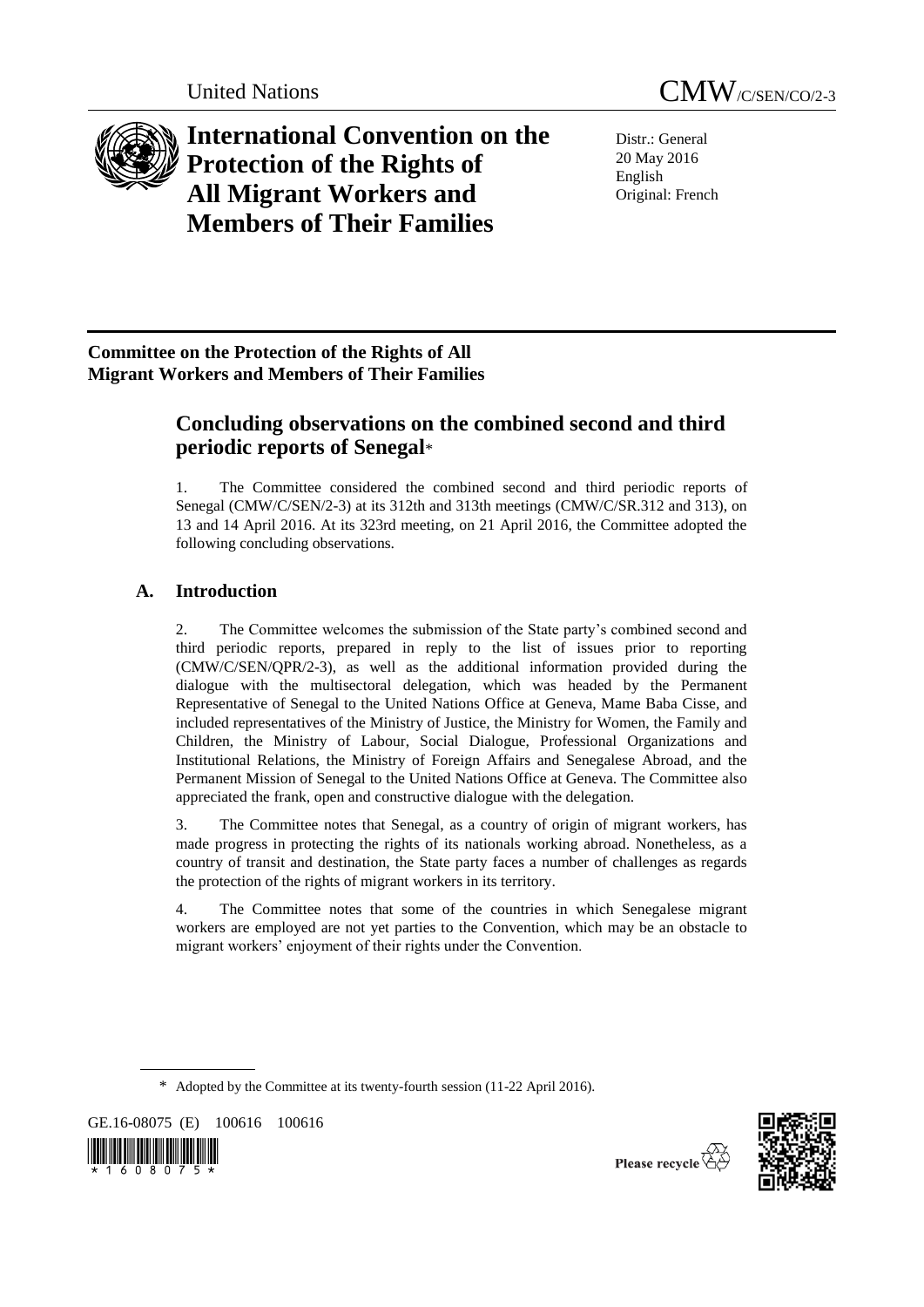## **B. Positive aspects**

5. The Committee welcomes the State party's ratification of, or accession to, the following international instruments:

(a) The Convention on the Rights of Persons with Disabilities, in September 2010;

(b) The Multilateral Social Security Convention of the Inter-African Conference on Social Security, in June 2014;

(c) The Hague Convention on Protection of Children and Cooperation in respect of Intercountry Adoption, in August 2011.

6. The Committee notes with appreciation the adoption of the following legislative measures:

(a) The amendments to ministerial decrees Nos. 3748 to 3750/MFPTEOP/DTSS of 2003 and to article 145 of the Labour Code (1997), in 2015;

(b) Act No. 2013-05 amending Act No. 61-10 of 7 March 1961 on Senegalese nationality.

7. The Committee notes with satisfaction the adoption of the following policy and institutional measures:

(a) The National Framework Plan for the Prevention and Eradication of Child Labour and the accompanying action plan (2012–2016);

(b) The National Framework Plan for the Eradication of Child Begging (2013- 2015);

(c) The National Action Plan to Combat Trafficking in Persons (2012-2014);

(d) The National Programme on Universal Health-Care Coverage in 2013;

(e) The project on local development and legal migration as an alternative to clandestine immigration (2011-2012);

(f) The Programme of Support for Development Initiatives (2009-2011);

(g) The establishment of the National Unit for the Coordination of the Fight against Trafficking in Persons, in 2010;

(h) The project to prevent illegal migration from Senegal to the European Union;

(i) The project to support the reintegration of clandestine emigrants.

## **C. Principal subjects of concern and recommendations**

## **1. General measures of implementation (arts. 73 and 84)**

## **Legislation and application**

8. The Committee notes with satisfaction the delegation's statements that the State party has a monist legal system characterized by the primacy of international law over national laws and the direct applicability of international treaties in domestic law. However, the Committee remains concerned that the provisions of the Convention have not been fully incorporated into domestic law. The Committee is concerned about the lack of information on the application of the Convention by domestic courts.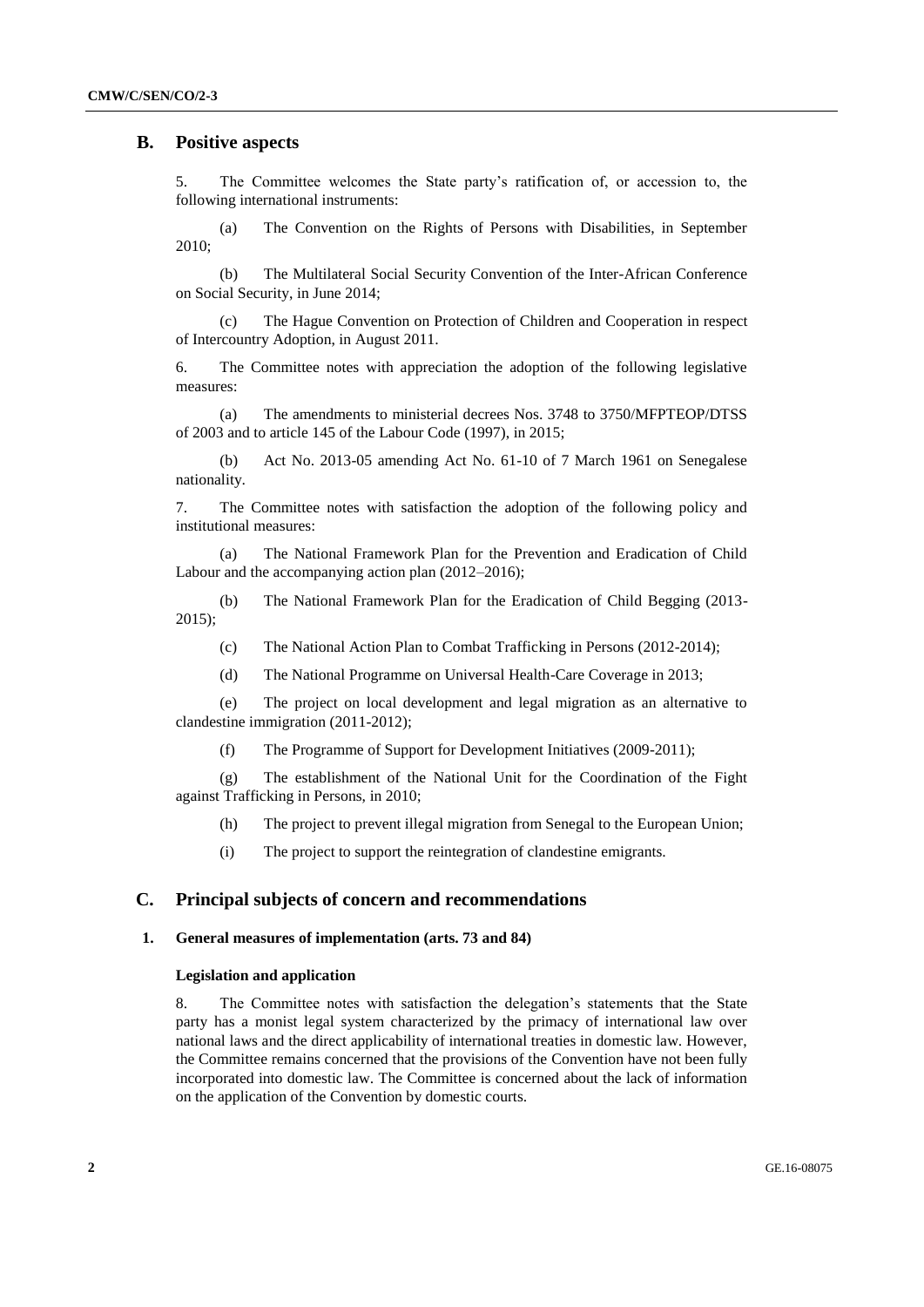9. **The Committee urges the State party to take all necessary measures to fully incorporate the Convention into domestic law and ensure that its national laws and policies are brought into line with the provisions of the Convention. The Committee also encourages the State party to provide information on the application of the Convention by domestic courts in its fourth periodic report.**

## **Articles 76 and 77**

10. The Committee notes that the State party has not made the declarations provided for in articles 76 and 77 of the Convention recognizing the competence of the Committee to receive and consider communications from States parties and individuals concerning violations of rights established by the Convention.

## 11. **The Committee encourages the State party to consider making the declarations provided for in articles 76 and 77 of the Convention.**

#### **Ratification of relevant instruments**

12. The Committee notes with appreciation that the State party has ratified all the core human rights treaties, as well as several conventions of the International Labour Organization (ILO). It notes, however, that the State party has not yet ratified the Optional Protocol to the International Covenant on Economic, Social and Cultural Rights, the Second Optional Protocol to the International Covenant on Civil and Political Rights, aiming at the abolition of the death penalty, the Optional Protocol to the Convention on the Rights of the Child on a communications procedure, the Optional Protocol to the Convention on the Rights of Persons with Disabilities, the ILO Migration for Employment Convention (Revised), 1949 (No. 97), the ILO Migrant Workers (Supplementary Provisions) Convention, 1975 (No. 143), or the ILO Domestic Workers Convention, 2011 (No. 189).

13. **The Committee recommends that the State party consider ratifying, as soon as possible, the optional protocols to the international human rights treaties mentioned above, as well as the ILO Migration for Employment Convention (Revised), 1949 (No. 97), the ILO Migrant Workers (Supplementary Provisions) Convention, 1975 (No. 143), and the ILO Domestic Workers Convention, 2011 (No. 189).** 

### **Comprehensive policy and strategy**

14. The Committee appreciates the adoption of a number of programmes and projects relating to migration, as well as the implementation of the National Employment Policy for 2010-2015 and the accompanying operational action plan. It is nonetheless concerned that there is no comprehensive and strategic migration policy.

15. **The Committee recommends that the State party adopt, implement and provide the necessary funds for a comprehensive policy on the migration of labour, in line with the Convention and in a gender-sensitive manner.** 

#### **Coordination**

16. The Committee is concerned about the inadequate coordination among the institutions and services involved in the various measures to implement Convention rights.

17. **The Committee recommends that the State party step up its efforts to improve coordination among ministries and agencies at all levels of government with a view to the effective implementation of the rights protected under the Convention. In this connection, the Committee encourages the State party to establish an independent body responsible for the coordination, administration and follow-up of all issues related to the migration of labour or to revive the National Commission on the**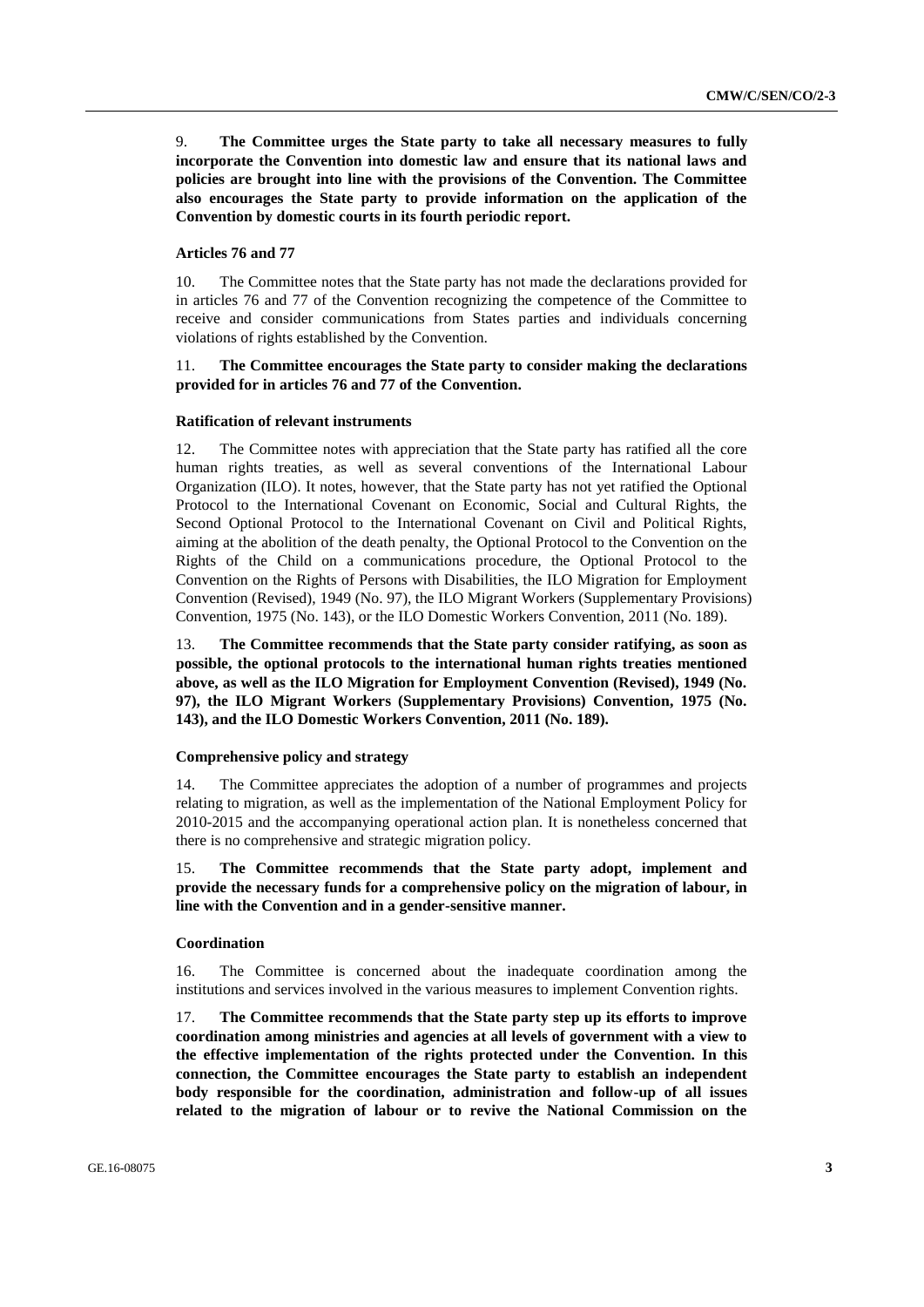**Management and Monitoring of Employment Offers, providing the new body or the revived National Commission with sufficient financial and human resources and capacity to take action.**

## **Data collection**

18. The Committee takes note of the adoption of the National Strategy for the Development of Statistics (2014-2019). The Committee also appreciates the information provided by the State party on the basis of comprehensive surveys and population censuses. However, it finds that the statistical data on migration flows to, from and in transit through the State party are insufficient, in particular the data regarding migrant workers and members of their families in an irregular situation and other migration-related issues. Such data would have enabled the Committee to evaluate precisely to what extent and how the rights enshrined in the Convention are implemented in the State party.

19. **The Committee recommends that the State party establish a centralized database to collect qualitative and quantitative migration-related statistics and information covering all aspects of the Convention, including migrant workers in an irregular situation, and that it collect detailed data on the status of migrant workers in the State party. The Committee encourages the State party to compile information and statistics disaggregated by sex, age, nationality, reason for entry to and departure from the country and type of work performed, in accordance with target 17.18 of the Sustainable Development Goals, to effectively inform the relevant policies and the application of the Convention.**<sup>1</sup> **The Committee also recommends that the State party ensure the cooperation of its consular and diplomatic services abroad in order to compile data on migration, including the situation of irregular migrant workers and victims of trafficking. In cases where it is not possible to obtain precise information for example, in the case of migrant workers in an irregular situation — please provide information based on studies or estimates.**

## **Training on and dissemination of the Convention**

20. The Committee notes with appreciation the establishment of a website by the Ministry of Foreign Affairs and Senegalese Abroad to provide information on rights under the Convention and conditions of admission, stay and establishment in Senegal; the training sessions for officers deployed to border posts on the topics of document falsification, migration management and respect for migrants' rights; and the two training modules for judges on the application of international conventions. The Committee is nonetheless concerned by the lack of information and training programmes specifically on the Convention and the rights enshrined therein, and by the limited dissemination of such information among stakeholders, including national, regional and local authorities, law enforcement personnel, judges, prosecutors, the relevant consular officials and social workers, as well as civil society organizations, academia, the media, migrant workers themselves and members of their families.

21. **The Committee recommends that the State party develop education and training programmes on the Convention and that such education and training be given to all officials and other persons working in migration-related areas. The Committee also recommends that the State party ensure that migrant workers have access to information about their rights under the Convention. In addition, the State** 

<sup>&</sup>lt;sup>1</sup> The 2030 Agenda for Sustainable Development was adopted on 25 September 2015 by the General Assembly in its resolution 70/1. It consists of 17 Sustainable Development Goals, which are further subdivided into targets.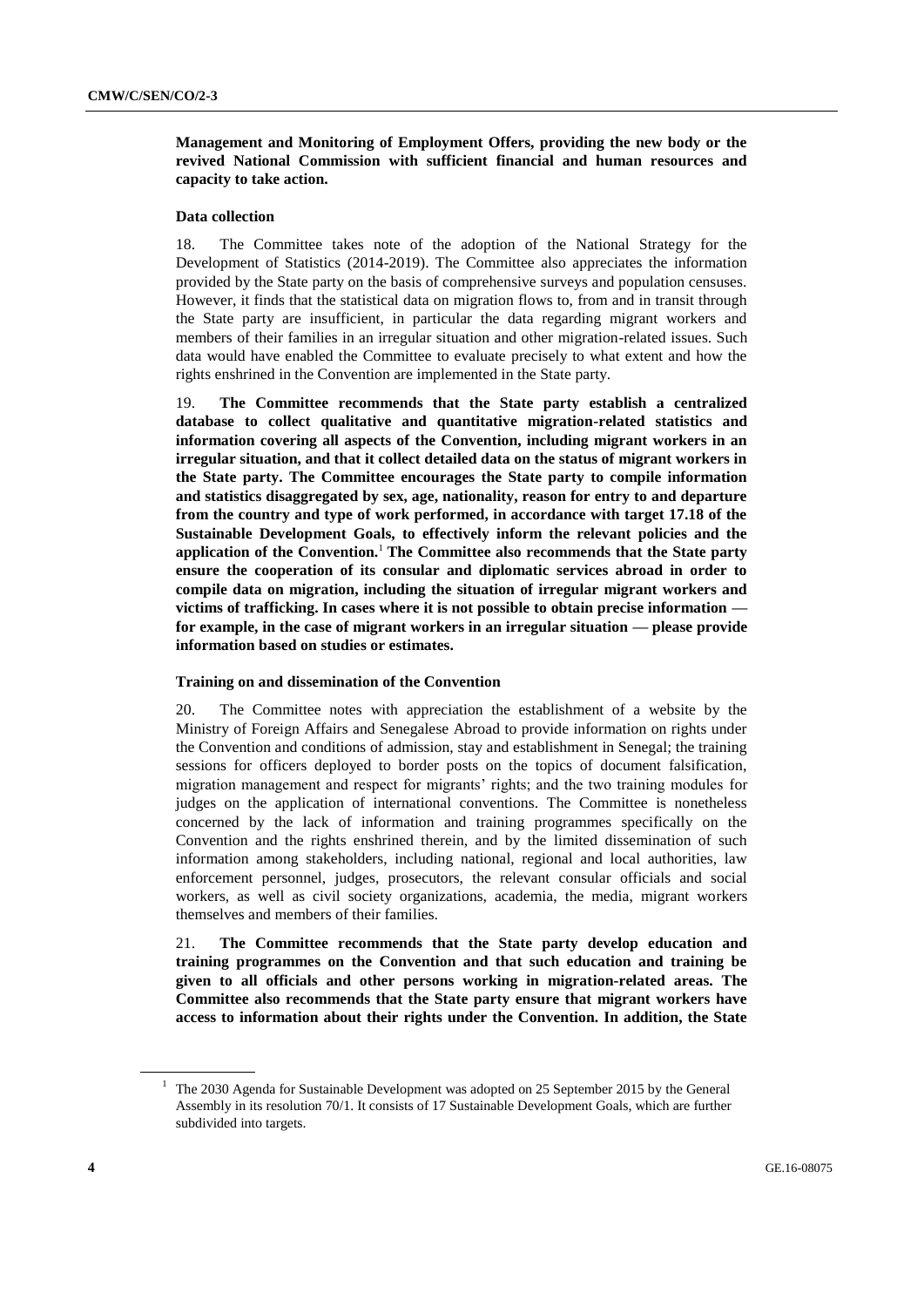**party should work with academia, civil society organizations and the media to disseminate information on the Convention and promote its implementation.** 

## **2. General principles (arts. 7 and 83)**

#### **Non-discrimination**

22. The Committee notes that, in addition to the Convention, the State party has ratified all the core international human rights treaties, which prohibit discrimination on any grounds whatsoever, and that these instruments, in accordance with article 98 of the Constitution of 2001, are part of the corpus of domestic law. It also notes that the constitutional and legislative framework of the State party contains provisions on combating discrimination, including in the areas of employment, health, education and social security. However, the Committee is concerned about:

(a) The fact that domestic legislation on employment and working conditions does not cover all the prohibited grounds of discrimination enumerated in the Convention (see articles 1 (1) and 7) or contain specific provisions prohibiting discrimination on grounds of nationality;

(b) Reports that migrant workers coming from countries hit by the Ebola outbreak were victims of discrimination and stigmatization, to the detriment, in particular, of their rights to health, education, fairness in employment and housing, and that they are often victims of harassment;

(c) Reports that children born in Senegal to foreign nationals have difficulty obtaining Senegalese nationality, largely as a result of the cumbersome and lengthy naturalization process;

(d) The fact that the rights of migrant workers in an irregular situation, in the informal sector and in transit, as well as those of the families of Senegalese working abroad, are not properly respected, especially with regard to access to social benefits;

(e) The lack of information on actual practice and examples that would make it possible to assess the implementation of the right to non-discrimination pursuant to the Convention in respect of both documented and undocumented migrant workers.

23. **The Committee recommends that the State party take all necessary measures, including legislative amendments, to ensure that all migrant workers and members of their families, both documented and undocumented, within its territory or subject to its jurisdiction, enjoy, without discrimination, the rights recognized by the Convention, in accordance with article 7 thereof. In particular, it recommends that the State party:**

(a) **Introduce in its domestic legislation on employment and working conditions a clear and specific prohibition of discrimination on grounds of nationality to give special protection to migrant workers and members of their families;**

Take all necessary measures to ensure the effective enjoyment of the **rights protected under the Convention by migrant workers coming from countries affected by the Ebola outbreak and to prosecute and punish the perpetrators of the acts of discrimination, stigmatization and harassment to which these migrant workers are subjected;**

(c) **Expedite and simplify naturalization procedures for children born in Senegal to foreign parents, to enable them to acquire Senegalese nationality within a reasonable time frame;**

(d) **Take the necessary measures to ensure that all migrant workers in an irregular situation, in the informal sector and in transit, as well as the families of**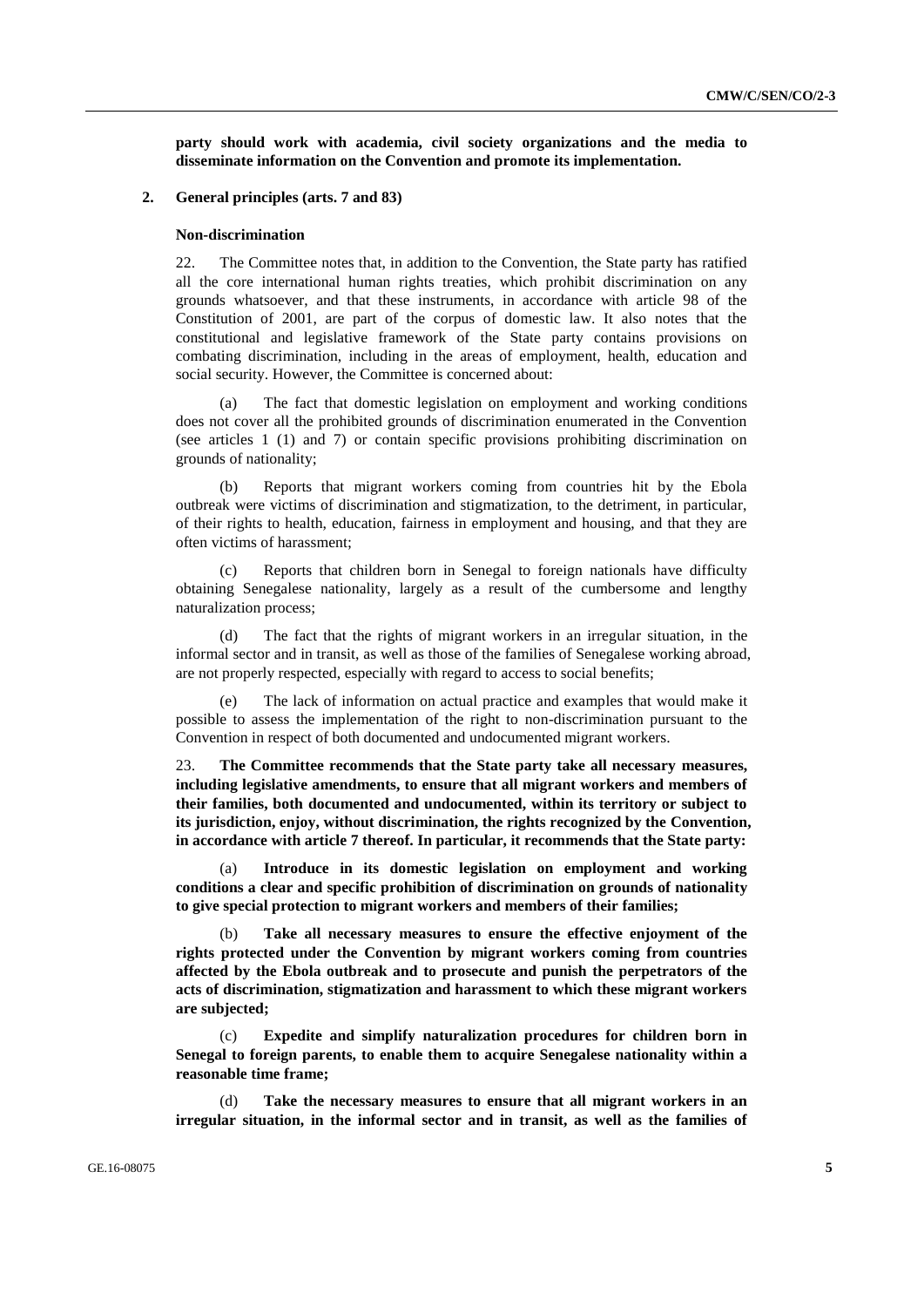**Senegalese working abroad, enjoy equality of treatment with Senegalese nationals, especially with regard to access to social benefits;**

(e) **Provide, in its fourth periodic report, information on practice in this regard, together with relevant examples, and raise awareness among local authorities, migration officials and the general public of the rights of migrant workers and members of their families.** 

## **Right to an effective remedy**

24. The Committee notes with satisfaction the information from the State party that there are several remedies available to migrant workers and members of their families in the event of an abuse of authority or a violation of their rights. It is nonetheless concerned that no information has been provided about the number of cases and/or proceedings brought by migrant workers or members of their families, including those in an irregular situation, in connection with violations of their rights under the Convention.

25. **The Committee recommends that the State party ensure that, in law and in practice, migrant workers and members of their families, including those in an irregular situation, have the same opportunities as nationals of the State party to file complaints and obtain effective redress in the courts in cases where their rights under the Convention are violated. The Committee also recommends that the State party take additional measures to inform migrant workers and members of their families, including those in an irregular situation, about the judicial and other remedies available to them in case of a violation of their rights under the Convention.**

## **3. Human rights of all migrant workers and members of their families (arts. 8-35)**

#### **Due process, detention and equality before the courts**

26. The Committee notes the delegation's statements that Act No. 78-12 of January 1978 replacing article 11 of Act No. 71-10 of 25 January 1971 on conditions of admission, stay and establishment of foreigners in Senegal is generally not enforced. However, the Committee remains concerned about:

(a) The criminalization of irregular migration under article 11 of the Act on conditions of admission, stay and establishment of foreigners in Senegal;

(b) The absence of accurate, detailed information regarding migrant workers and members of their families in detention;

(c) The fact that migrant workers in an irregular situation are placed in detention with ordinary prisoners and that children are not separated from adults;

(d) The poor conditions of detention due to ageing infrastructure and prison overcrowding;

(e) Reports that the administrative detention of foreigners awaiting deportation can be extended indefinitely, in police stations, as a result of administrative or logistical problems.

## 27. **The Committee recommends that the State party:**

Amend Act No. 71-10 of 25 January 1971 on conditions of admission, **stay and establishment of foreigners in Senegal so as to decriminalize irregular migration, since the Committee is of the view that, in accordance with its general comment No. 2 (2013) on the rights of migrant workers in an irregular situation and members of their families, staying in a country in an unauthorized manner or without**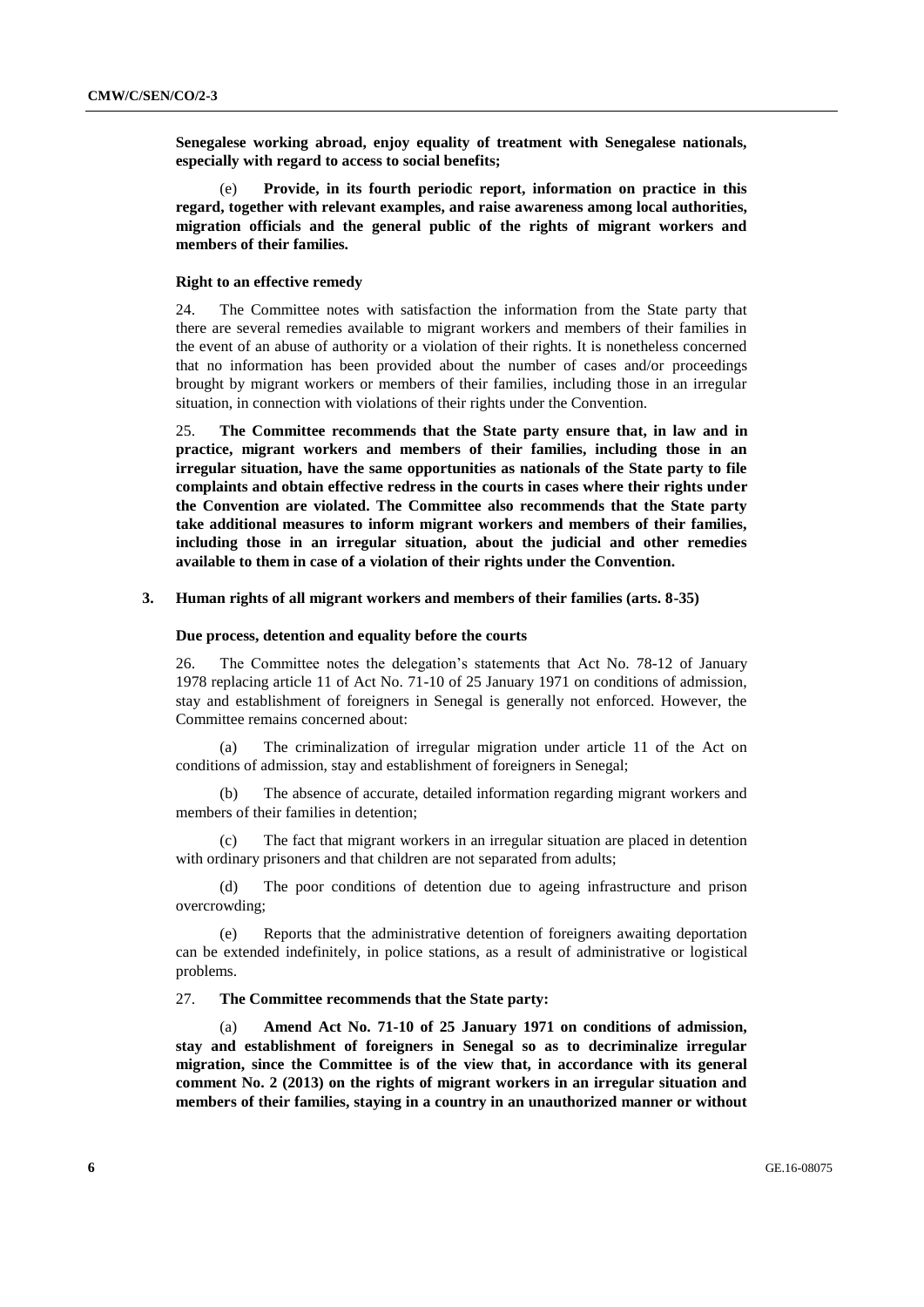**proper documentation or overstaying a residence permit should not constitute a criminal offence;**

(b) **Indicate in its next periodic report the number of migrants, disaggregated by age, sex, nationality and/or origin, who are currently being detained for having violated the law on migration, specifying the location, the average length and conditions of detention and providing information on the number of expulsions and the procedures followed;**

(c) **Detain migrant workers for having violated the law on migration only in exceptional circumstances and as a last resort; and ensure in all cases that they are held separately from ordinary prisoners, that women are detained separately from men, that conditions of detention are in conformity with international standards and that alternatives to detention are used for children and their families and for unaccompanied minors;**

(d) **Prohibit and consider alternatives to the administrative detention in police stations of foreigners awaiting deportation from the national territory.**

## **Expulsion**

28. The Committee notes that articles 34 to 38 of the implementing decree of Act No. 71-10 establish expulsion procedures, that the decision to proceed with the expulsion must be justified and that the person concerned has the right to file a suspensive appeal against the administrative decision on grounds of abuse of authority. The Committee is nonetheless concerned about reports that the established procedures for the expulsion of migrant workers have not always been followed by the State party's authorities. The Committee also regrets the lack of information on the number of migrants and members of their families that the State party has decided to expel.

29. **The Committee recommends that the State party take all necessary measures to ensure the effective use of the expulsion procedures established by the implementing decree of Act No. 71-10, as well as respect for the procedural guarantees set forth in the Convention in cases of expulsion. The Committee also encourages the State party to provide updated information, including disaggregated statistics, on the number of migrant workers expelled and the procedures followed.** 

## **Consular assistance**

30. The Committee notes that the State party, through its Department of Legal and Consular Affairs, the Directorate-General of Senegalese Abroad and its diplomatic and consular services, has a duty to assist Senegalese nationals, including those in an irregular situation, during their stay abroad, particularly those who are deprived of their liberty or subject to expulsion. However, the Committee is concerned by reports that the protection and legal assistance provided by the Senegalese diplomatic or consular services to Senegalese migrant workers abroad, in particular those who are deprived of their liberty or subject to expulsion, remain inadequate. The Committee also regrets the lack of information on visits by the diplomatic or consular authorities to places of detention in host countries to look into the status of Senegalese prisoners or on measures taken to inform the diplomatic or consular personnel of the States of origin about the situation of migrant workers detained in Senegal.

## 31. **The Committee recommends that the State party:**

(a) **Facilitate access by Senegalese migrant workers residing abroad to consular and diplomatic assistance from the State party, particularly in cases of detention or expulsion;**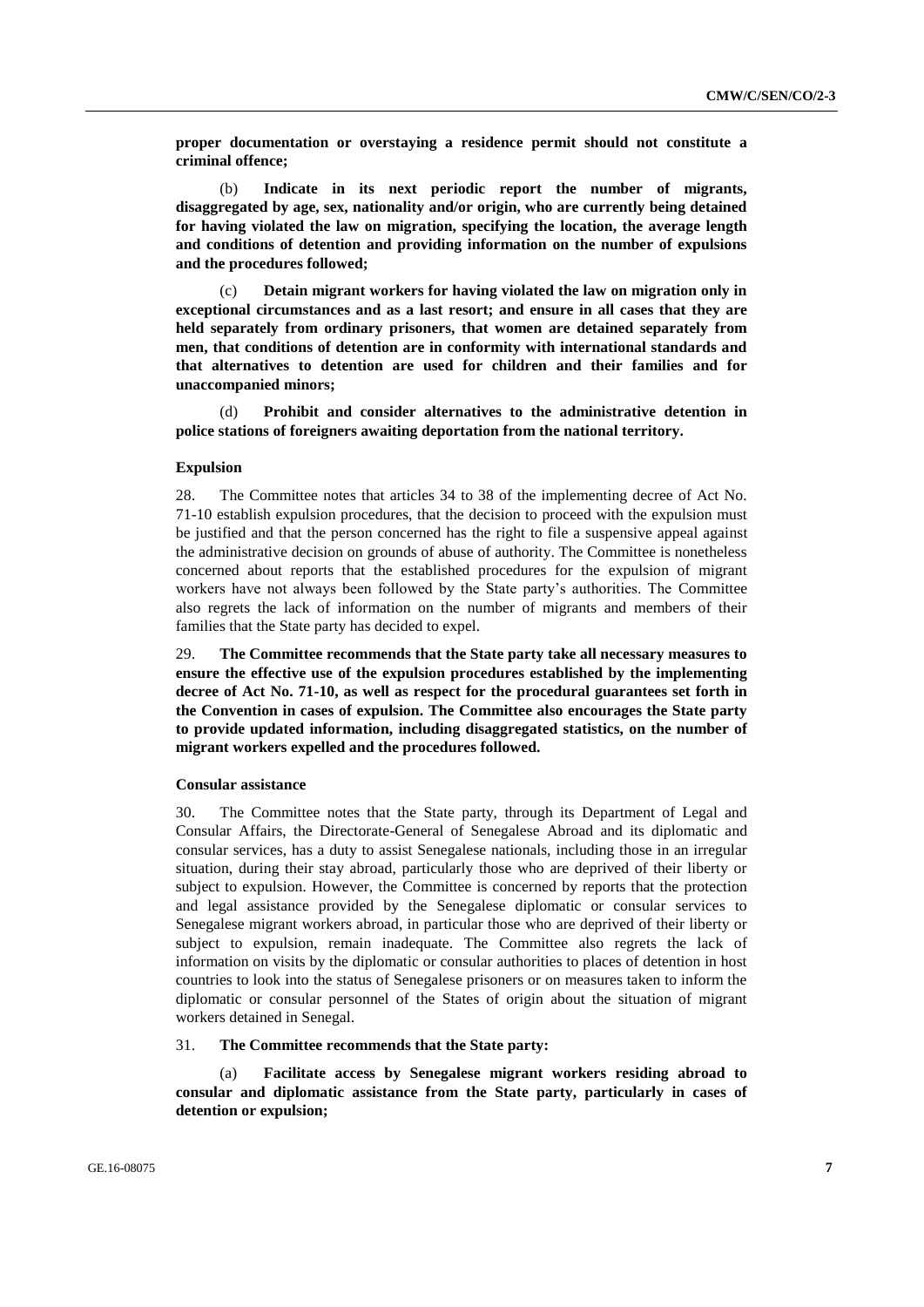(b) **Ensure that its consular services effectively carry out their duty to protect and promote the rights of Senegalese migrant workers and members of their families and, in particular, provide the necessary assistance to any such persons who are deprived of liberty or subject to an expulsion order;** 

Take the necessary steps to ensure that the consular or diplomatic staff **of the States of origin or of a State representing the interests of those States are systematically informed when one of their nationals is taken into custody in the State party.**

#### **Social security**

32. The Committee notes that the Labour Code prohibits and punishes any discrimination in the treatment of salaried workers, whether Senegalese or foreign nationals, with regard to remuneration, working conditions and social security. However, it regrets the inadequacy of the provisions on the right of migrant workers and members of their families to equality of treatment with nationals in connection with social security in the bilateral agreements signed by Senegal with, inter alia, France, Spain, Italy, Mali, Mauritania, Morocco and Gabon.

## 33. **The Committee recommends that the State party:**

(a) **Ensure that all migrant workers and members of their families regardless of their migration status — are afforded, in law and in practice, equality of treatment with Senegalese workers in respect of remuneration and working conditions and are in a position to subscribe to a social security scheme, and that they are informed of their rights in this regard;** 

(b) **Systematically negotiate the inclusion of provisions on social security in bilateral and multilateral agreements on labour migration in order to, inter alia, facilitate the transfer of social contributions paid by Senegalese emigrants in the host country upon their return to Senegal.**

34. The Committee welcomes the information provided by the State party indicating that disability pensions, old-age pensions and survivor's pensions can be transferred outside the country and that foreign beneficiaries can receive their pensions in their home country, provided that they meet the requisite conditions for entitlement to those benefits. It notes with concern, however, that, pursuant to article 94 of Act No. 73-37 of 31 July 1973 establishing the Social Security Code, in the absence of a social security agreement between the State party and a migrant worker's country of origin, or if a country's legislation does not guarantee Senegalese workers the same rights as nationals, a migrant worker who is injured at work in Senegal and later leaves the country is eligible to receive only a lump sum payment, and members of his or her family receive no compensation if they were not residing in Senegal at the time of the accident.

35. **The Committee recommends that the State party amend its legislation so as to ensure that all migrant workers and members of their families enjoy equality of treatment with nationals of the State party in relation to access to social services and benefits, including with regard to disability pensions, provided that the requirements for participation in the respective schemes are met, as stipulated in article 43 of the Convention.**

#### **Emergency medical care**

36. The Committee notes the information provided by the State party indicating that migrant workers, irrespective of their migration status, enjoy access to health care in the same conditions as national workers. The Committee regrets, however, that more complete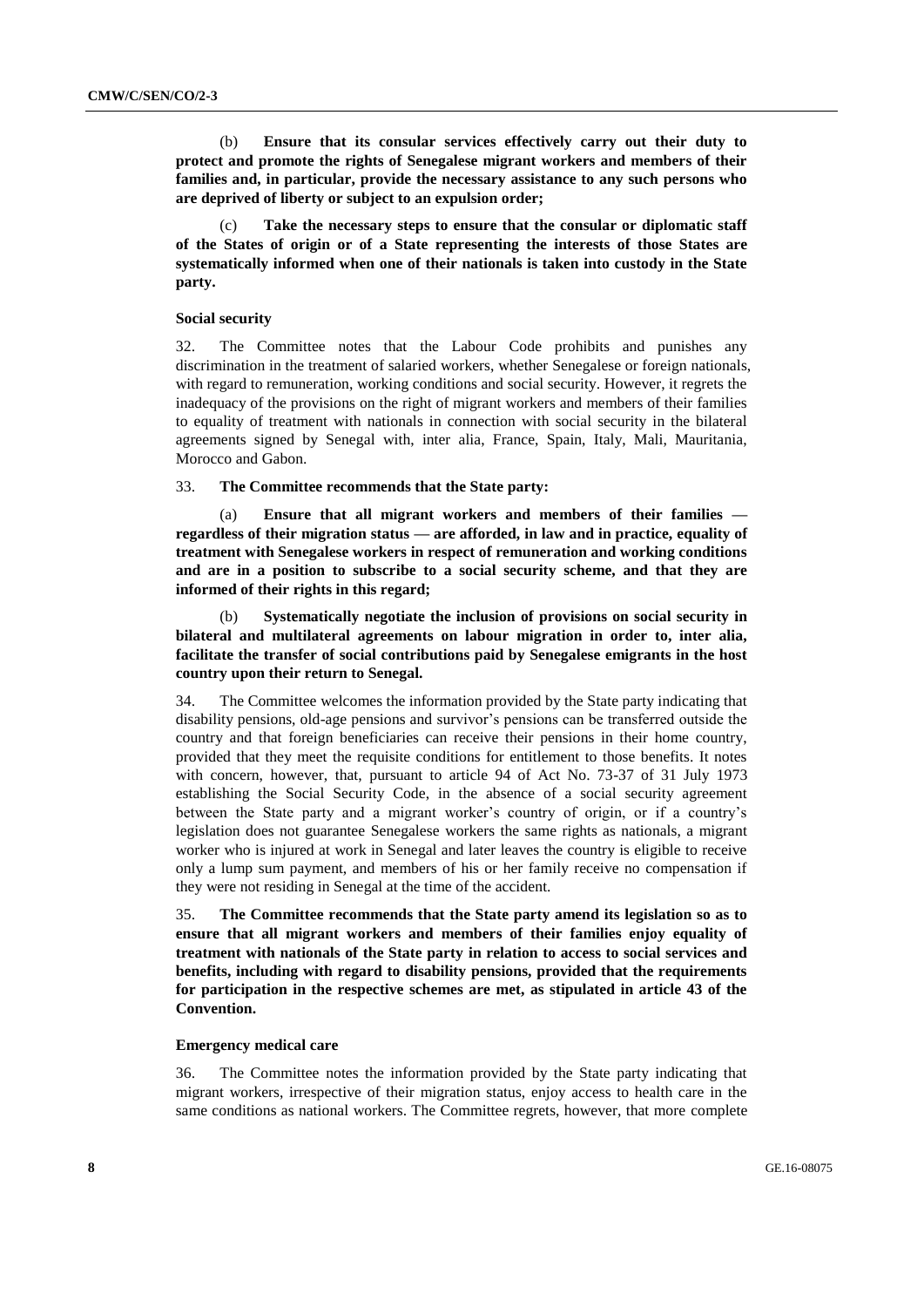information was not provided on access, in law and in practice, of migrant workers and members of their families, irrespective of their migration status, to medical care that is urgently required for the preservation of their lives or the avoidance of irreparable harm to their health on the basis of equality of treatment with nationals of the State party. The Committee also finds it regrettable that no information was provided about maternity and family allowances available to migrant workers living in the State party.

37. **The Committee recommends that the State party provide, in its next periodic report, information on:**

(a) **Access available, in law and in practice, to all migrant workers and members of their families, irrespective of their migration status, to medical care that is urgently required for the preservation of their lives or the avoidance of irreparable harm to their health on the basis of equality of treatment with nationals of the State party in accordance with article 28 of the Convention;**

(b) **Maternity and family allowances available to migrant workers living in the State party.**

## **Education**

38. The Committee notes that Act No. 91-22 of 16 February 1991 (National Education Guidelines Act), as amended by Act No. 2004-37 of 15 December 2004, grants access to the education system to all children living in Senegal, including children of migrant workers. It also notes that schools are not required to inform the authorities about children's migration status. The Committee is concerned, however, that no information was provided on specific programmes that ensure effective access to education for migrant workers and members of their families in the State party.

39. **The Committee recommends that the State party adopt concrete and effective measures to ensure access to the education system for migrant workers, and especially their children, including through addressing linguistic barriers, in accordance with article 30 of the Convention.**

**4. Other rights of migrant workers and members of their families who are documented or in a regular situation (arts. 36-56)**

#### **Pre-departure programmes, right to be informed**

40. The Committee notes that the Ministry of Foreign Affairs and Senegalese Abroad has set up a website to inform migrant workers about their rights under the Convention and about the conditions for entry to and residence in Senegal. It also notes the establishment of the High Council for Senegalese Nationals Living Abroad and an office within the Ministry to receive, advise and monitor emigrants. However, the Committee is concerned about the limited impact of such measures and about the lack of information provided on steps taken by the State party to inform its nationals who are considering emigrating about entry and residence requirements of host countries and about the dangers of irregular migration.

41. **The Committee recommends that the State party increase its efforts to disseminate information on the rights of migrant workers under the Convention in the State party, and on the conditions for their entry and employment. The Committee also recommends that the State party inform its nationals who are considering migrating and members of their families about their rights under the Convention and of their rights and obligations in the State of employment, as well as of the dangers of irregular migration. In this respect, the Committee recommends that the State party establish targeted pre-departure and awareness-raising programmes, including in**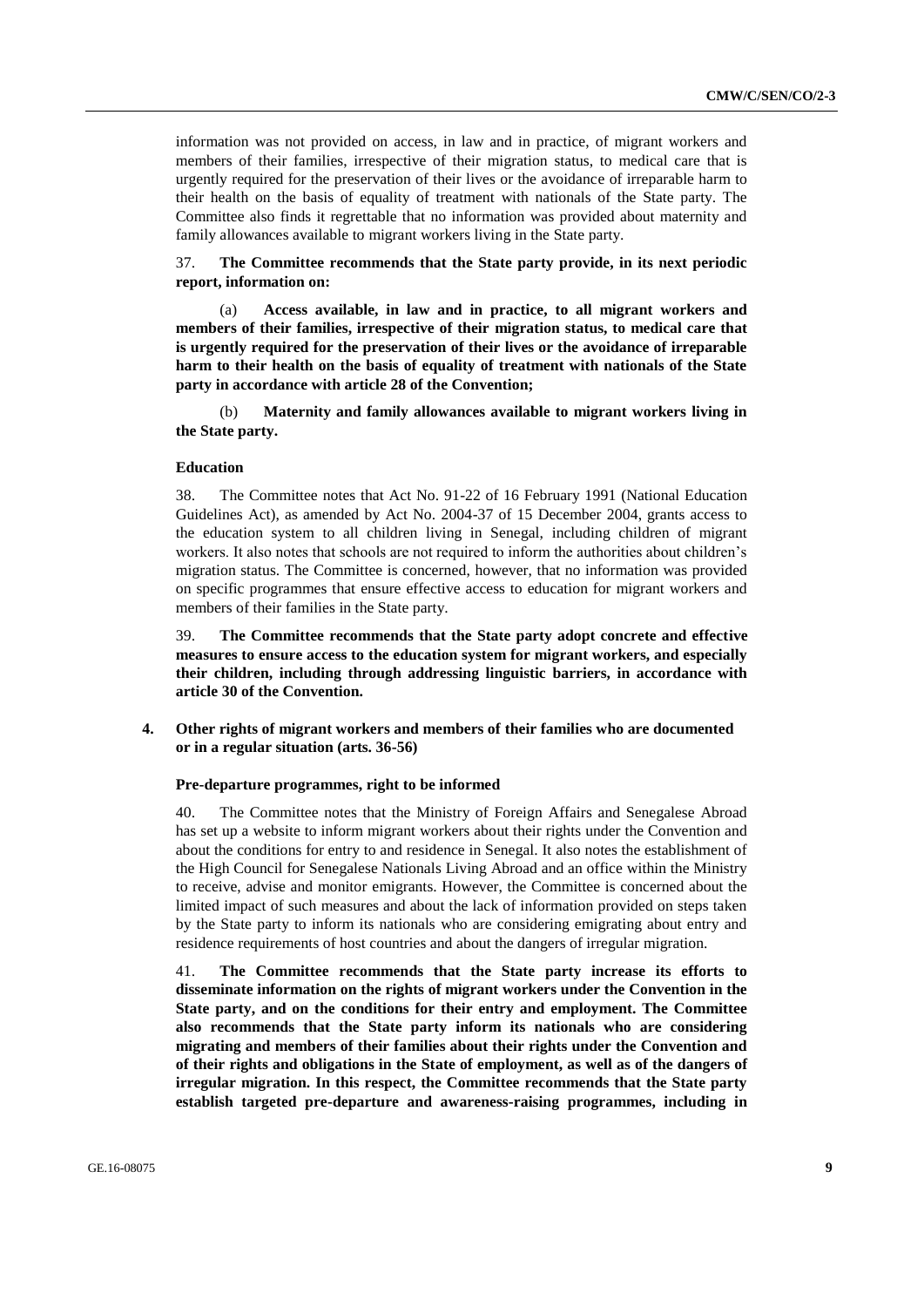**consultation with relevant non-governmental organizations, migrant workers and their families, and recognized and reliable employment agencies.**

#### **Right to form trade unions**

42. The Committee again notes with regret (CMW/C/SEN/CO/1, para. 16) that, under article L.9 of the Senegalese Labour Code (Act No. 97-17 of 1 December 1997), the right of migrant workers to serve as officials of associations and trade unions is subject to a reciprocal agreement with the migrant worker's country of origin and is therefore not guaranteed equally to all migrants.

43. **The Committee again recommends that the State party (CMW/C/SEN/CO/1, para. 16) take all necessary measures to guarantee to all migrant workers and members of their families legally residing in Senegal their right to serve as officials of associations or trade unions to which they belong, without the condition of reciprocity with their country of origin.**

### **Right to vote and to be elected in State of origin**

44. The Committee notes that, following the referendum of 20 March 2016, the Constitution was amended to allow Senegalese migrants abroad to be represented in the National Assembly. The Committee is concerned, however, that more complete information was not provided about Senegalese migrants' effective enjoyment of their right to participate in the public affairs of their State of origin and to vote and be elected in their country's elections.

45. **The Committee invites the State party to provide, in its next periodic report, information on the opportunities available to Senegalese nationals living abroad to take part in their country's public affairs and on their participation in presidential and legislative elections. The Committee encourages the State party to take all necessary measures, including targeted information campaigns, to ensure Senegalese migrants' effective exercise of their right to vote.** 

## **Family reunification**

46. The Committee is concerned that no information was provided on the exercise of migrant workers' right to family reunification.

47. **The Committee invites the State party to provide information, in its fourth periodic report, on the measures taken to facilitate the reunification of migrant workers with their spouses or persons who have with the migrant worker a relationship that, according to applicable law, produces effects equivalent to marriage, as well as with their minor dependent unmarried children, in accordance with article 44 of the Convention.** 

## **Bank transfers of earnings and savings**

48. The Committee notes with satisfaction the high volume of remittances flowing into the State party from migrant workers living abroad, the significant contribution that these funds represent for the development of the State party, and the innovative arrangements put in place to facilitate and reduce the cost of such transfers. The Committee finds it regrettable, however, that no specific information was provided about partnerships established with financial institutions to facilitate the transfer of earnings and savings of Senegalese migrant workers abroad and of migrant workers living in the State party.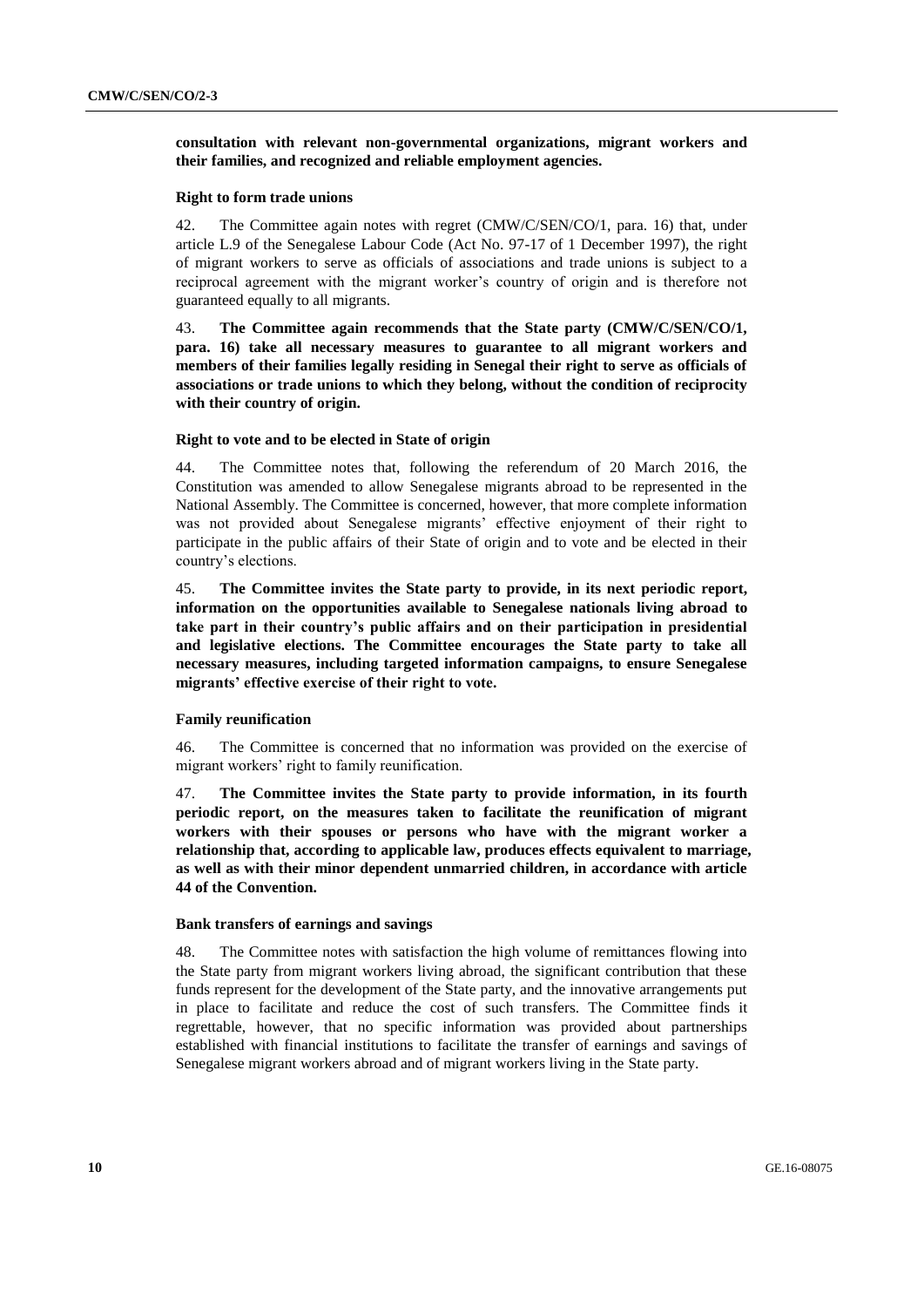49. **The Committee encourages the State party to:** 

(a) **Provide information on partnerships established with financial institutions to facilitate the sending of remittances to the State party by Senegalese migrant workers living abroad;** 

Step up its efforts to reduce the cost of sending and receiving funds, **including through the application of preferential rates, in accordance with target 10.c of the Sustainable Development Goals;**

(c) **Make savings modalities more accessible to migrant workers and members of their families;**

(d) **Continue its efforts to help the recipients of such remittances to acquire the necessary skills for investing the funds in sustainable income-generating activities.**

## **5. Promotion of sound, equitable, humane and lawful conditions in connection with international migration of workers and members of their families (arts. 64-71)**

#### **Sound, equitable and humane conditions for international migration**

50. The Committee welcomes the existence of cooperation agreements and memorandums of understanding on migration concluded with France, Spain, Italy, Mauritania, Gabon, Mali, Djibouti and Morocco, as well as the application of the Treaty establishing the Economic Community of West African States, which advocates the free movement of citizens of member States, and their property, within the corresponding economic area in West Africa. It also notes the existence of repatriation agreements with France, Italy and Spain. The Committee finds it regrettable, however, that the State party has not signed bilateral or multilateral agreements with other States of employment where large numbers of Senegalese migrants live, such as the Gambia, Guinea, Guinea-Bissau, Burkina Faso, Nigeria and some countries in northern Africa and Europe, so as to ensure that Senegalese migrants and members of their families enjoy sound, equitable and humane conditions and that their social, economic and cultural needs are met.

51. **The Committee recommends that the State party step up its efforts to sign bilateral and multilateral agreements with countries of destination and transit that would be conducive to regular migration, ensure sound, equitable and humane conditions for Senegalese migrant workers living abroad and provide them with procedural guarantees, and ensure that expelled Senegalese migrant workers are not subjected to ill-treatment. The Committee again recommends that the State party (CMW/C/SEN/CO/1, para. 17) ensure that its memorandums of understanding and bilateral agreements with countries hosting Senegalese migrant workers include provisions that are consistent with articles 22 and 67 of the Convention and that its nationals in host countries are able to seek protection and assistance, including legal assistance if needed, from the consular authorities so that their rights may be respected.**

## **Employment agencies**

52. The Committee regrets that only limited information was provided on private employment agencies in the State party that recruit migrant workers to work abroad and on legislation and regulations pertaining to private recruitment.

## 53. **The Committee recommends that the State party take the following measures:**

(a) **Establish a regulatory regime for private employment agencies, including a licensing system, recruitment monitoring, and inspections to prevent such**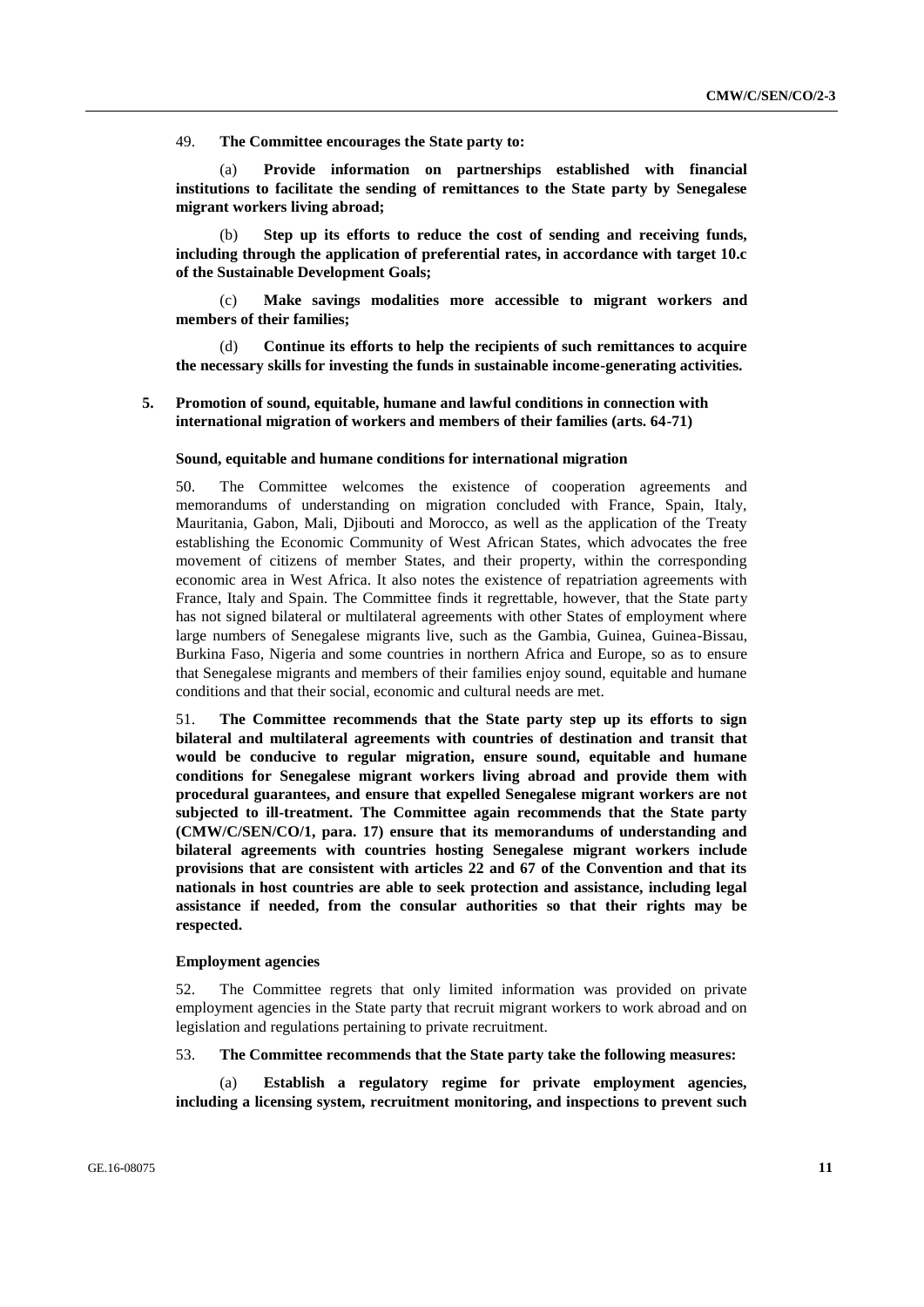**agencies from charging excessive fees for their services and from acting as intermediaries for abusive foreign recruiters;** 

(b) **Ensure that private employment agencies provide complete information to individuals seeking employment abroad and that they guarantee the effective enjoyment of all agreed employment benefits, in particular salaries;** 

(c) **Consider adopting a "no placement fee" policy for persons seeking to work abroad.**

### **Return and reintegration**

54. The Committee takes note of the existence in the State party of an operational service specializing in the repatriation of Senegalese expatriates in crisis situations (Committee for Aid and Assistance to Refugees and Repatriated Persons). It notes as well that the Ministry of Foreign Affairs and Senegalese Abroad has established a special fund to assist Senegalese migrants with return and reintegration. The Committee regrets, however, the lack of details on how this fund works and what its eligibility requirements are, as well as on the measures taken by the Ministry and other relevant bodies to ensure the orderly return of Senegalese migrants after their stay abroad. The Committee notes with concern that no information was provided on the number of Senegalese nationals still present in Libya who wish to be repatriated.

55. **The Committee invites the State party to provide, in its next periodic report, additional information on the workings and eligibility requirements of the special migrant assistance fund and on specific measures taken by the Ministry of Foreign Affairs and Senegalese Abroad to create appropriate social, economic and cultural conditions to facilitate the return and long-term reintegration of Senegalese migrant workers and members of their families in the State party. The Committee also invites the State party to ensure that all Senegalese nationals still present in Libya who wish to be repatriated have effective access to the repatriation assistance provided by the Committee for Aid and Assistance to Refugees and Repatriated Persons.**

## **Illegal or clandestine movements and employment of migrant workers in an irregular situation**

56. The Committee welcomes the State party's adoption of important legislative, policy and institutional measures to combat trafficking in persons and related practices, such as the National Action Plan to Combat Human Trafficking in Persons (2012-2014) and the National Framework Plan to Eradicate Child Begging (2013-2015), the establishment of a unit to coordinate national efforts to combat human trafficking and the signing of agreements with neighbouring countries on the prevention and elimination of child trafficking. The Committee is, however, concerned by:

(a) The lack of studies, analyses and disaggregated data that would make it possible to assess the extent of trafficking not only into the State party but also in transit through or from it;

(b) Information received with regard to:

(i) Senegalese nationals who are victims of trafficking or forced labour in agriculture, gold-mining or domestic work in countries of West Africa or victims of domestic servitude in European countries, the United States of America and the Middle East;

(ii) Senegalese children who are forced to beg and are exploited by marabouts in neighbouring countries;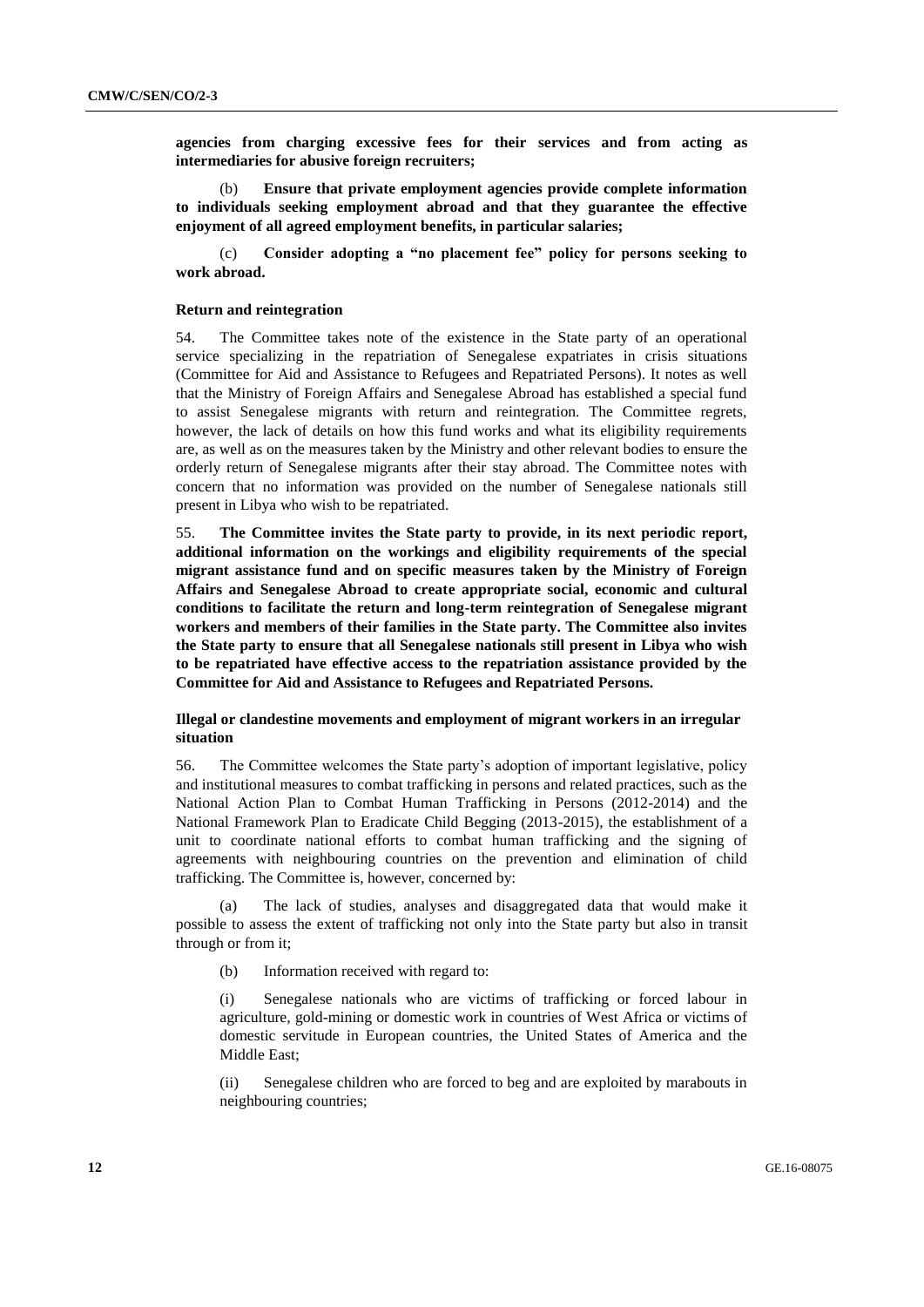(c) Reports about the presence in the State party of:

(i) Women and children from other West African countries, such as Ghana, Liberia, Nigeria and Sierra Leone, who are victims of sexual exploitation, especially for purposes of sex tourism, forced labour and domestic servitude;

(ii) Children from the region working in small-scale gold-mines, some of whom are victims of trafficking, abuse and sexual exploitation;

(iii) Children from the Gambia, Guinea, Guinea-Bissau and Mali who are forced to beg and are exploited for financial gain by marabouts;

(d) The inadequate human and financial resources allocated to the prevention and elimination of human trafficking, including for the unit coordinating the national efforts to combat human trafficking;

(e) The insufficient efforts made to identify victims of trafficking and exploitation, in particular children who are forced to beg;

The limited enforcement of Act No. 2005-06, on combating trafficking in persons and related practices and on the protection of victims, and insufficient training of the officials responsible for its enforcement;

(g) The invocation of Act No. 2005-06 to prosecute Senegalese migrants attempting the crossing to Europe.

57. **The Committee recommends that the State party:**

(a) **Systematically collect data disaggregated by gender, age and origin so as to better combat human trafficking and smuggling;**

(b) **Step up campaigns on the prevention of trafficking and smuggling of migrant workers and take appropriate measures to stop the dissemination of misleading information regarding emigration and immigration;**

Improve the training of police officers and other law enforcement **officials, border guards, judges, prosecutors, labour inspectors, teachers, health-care personnel and the State party's embassy and consular personnel regarding efforts to combat human trafficking and smuggling;**

(d) **Promptly, effectively and impartially investigate, prosecute and punish all acts of human trafficking and smuggling and other related offences, and deal expeditiously with cases filed against human traffickers and smugglers;**

(e) **Allocate appropriate human and financial resources to the unit coordinating national efforts to combat human trafficking with a view to effectively implementing strategies to prevent and eliminate human trafficking;**

(f) **Step up efforts to identify victims and provide protection and assistance to all victims of trafficking, with particular regard to housing, medical care and psychosocial support, in addition to other measures to facilitate their reintegration into society;** 

(g) **Amend Act No. 2005-06, on combating trafficking in persons and related practices and providing protection to victims of trafficking, in order to ensure criminal immunity for migrants who are victims of trafficking;**

(h) **Increase international, regional and bilateral cooperation to prevent and combat trafficking in persons.**

58. The Committee is concerned by the large number of Senegalese who die attempting to emigrate to Europe, the small number of investigations carried out in countries of transit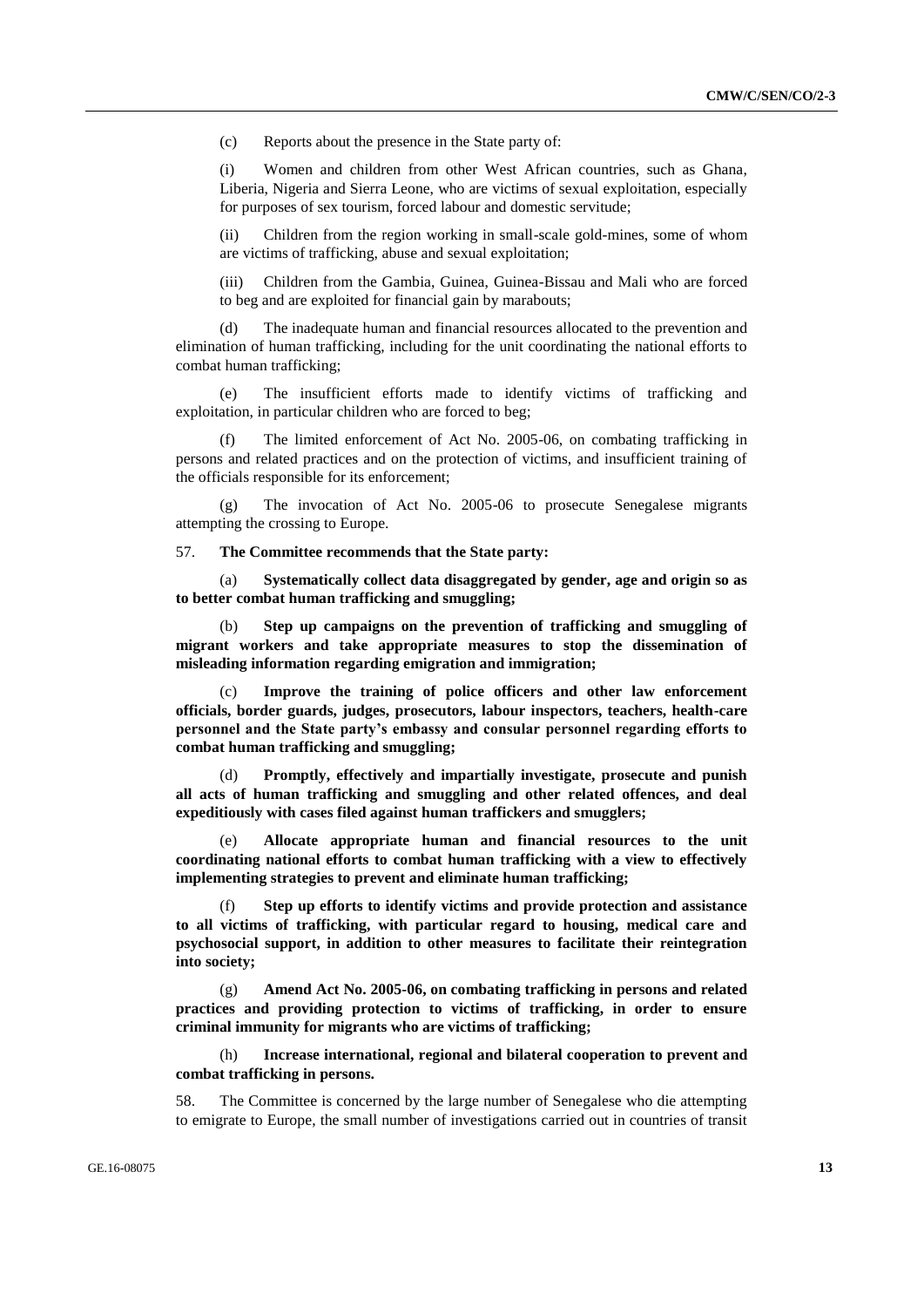and destination with a view to bringing those responsible to justice, the failure of those countries to take steps to identify and repatriate human remains and the little that is done by the State party to address the root causes of irregular migration.

59. **The Committee recommends that the State party strengthen international cooperation with the countries of transit and destination of Senegalese migrant workers with a view to increasing the number of regular migration channels; conduct adequate investigations and combat the criminal groups involved in the smuggling of migrants; step up public outreach campaigns at the local level on the dangers of irregular migration; take all appropriate measures to facilitate the identification and repatriation to the State party of the remains of Senegalese who die while attempting to emigrate; and take all the measures necessary to address the root causes of irregular migration.** 

## **Regularization**

60. The Committee reaffirms its concern that the responsibility for ending the irregular situation in which migrant workers may find themselves lies with the migrant workers themselves, who are required to contact the services of the Aliens Police and Travel Documents Directorate to obtain information on how to regularize their situation (CMW/C/SEN/CO/1, para. 23). The Committee is concerned that there are no measures to provide migrant workers with information and support during that process and emphasizes that it is the responsibility of the State party to take appropriate measures to implement articles 68 and 69 of the Convention.

61. **The Committee again recommends that the State party take proactive and effective measures to ensure that migrant workers and members of their families do not remain in an irregular situation (CMW/C/SEN/CO/1, para. 23). In this regard, the State party is encouraged to launch an information campaign on the rights of migrant workers and the procedure to be followed for regularizing the situation of migrant workers in an irregular situation. The Committee recommends that this regularization procedure be accessible and expeditious and that migrant workers in an irregular situation receive support throughout this process.**

## **6. Follow-up and dissemination**

#### **Follow-up**

62. **The Committee requests the State party to include in its fourth periodic report detailed information on measures taken to follow up on the recommendations made in the present concluding observations. The Committee recommends that the State party take all appropriate measures to ensure that these recommendations are implemented, including by transmitting them for consideration and action to members of the Government and Parliament, as well as local authorities.**

63. **The Committee requests the State party to involve civil society organizations more closely in the implementation of the recommendations contained in the present concluding observations.**

## **Follow-up report**

64. **The Committee requests the State party to provide, within two years — that is, by 1 May 2018 — written information on the follow-up to the recommendations contained in paragraphs 15, 27, 57 and 59 above.**